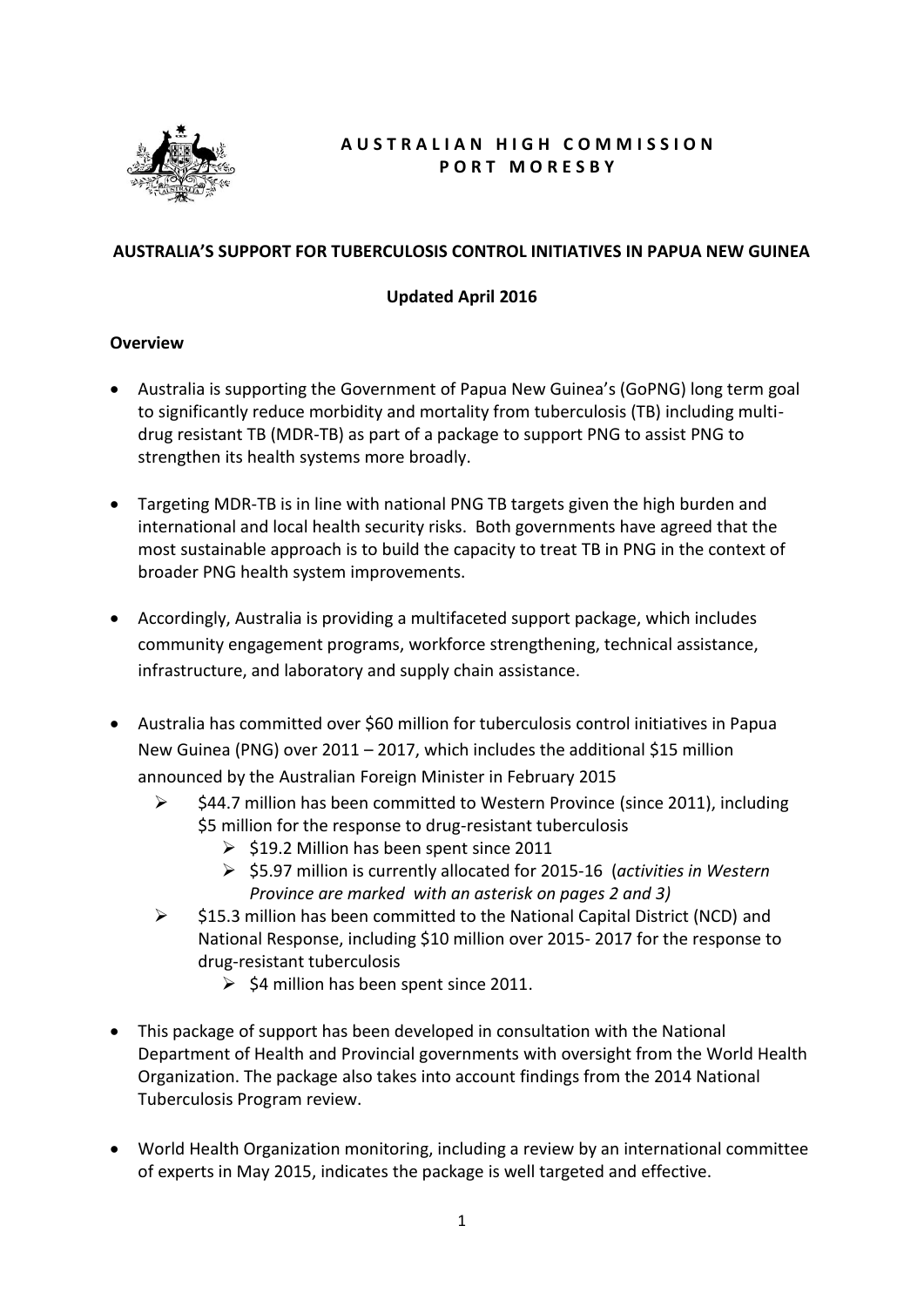### **Community Engagement**

- World Vision received 5.1 million to implement the 'Stop TB in Western Province' initiative from 2012-16. This program has:
	- $\triangleright$  Trained 56 health workers and 123 community treatment supporters to supervise the World Health Organization's Directly Observed Treatment Short Course (DOTS) treatment standard across North, Middle and South Fly Districts
	- $\triangleright$  Reached over 68,000 people in Western Province with TB Advocacy, Communication and Social Mobilisation activities
	- $\triangleright$  Commenced piloting an innovative community-based service model focusing on Daru Island, which has the highest incidence of drug-resistant TB and has historically had high rates of drop-outs from treatment
		- $\triangleright$  This has resulted in establishing five community-based sites on Daru Island and engaging 24 treatment supporters to provide Directly Observed Treatment Short Course (DOTS) treatment, nutrition services and health education

\*

\*

- $\triangleright$  These sites and supporters have led to a significant improvement in treatment adherence, with the number of TB patients completing their treatment increasing from approximately 40 per cent in early 2015 to more than 97 per cent in early 2016.
- Australia has also funded the procurement and operational costs of a sea ambulance (Medics Queen) and two banana boats to access difficult to reach communities in the Middle and South Fly Districts \*
	- $\triangleright$  These vessels have conducted over 179 outreach visits since 2012.

#### **Workforce**

- In Western Province, Australia has funded health workforce positions comprising of three international and 22 locally –engaged positions to strengthen the TB response. Key positions include: \*
	- $\triangleright$  Two international TB medical officers and a team of 9 clinical staff for Daru, South Fly
	- $\triangleright$  A provincial TB Physician
	- $\triangleright$  A provincial health adviser
	- $\triangleright$  A provincial TB coordinator
	- $\triangleright$  District TB coordinators in North, South and Middle Fly.
- Australia is supporting the Government of PNG to undertake an international recruitment of a Senior Manager for Daru General Hospital to support the CEO.
- Australia has partnered with the World Health Organization to strengthen the TB response workforce. Under this \$8.8 million partnership, the World Health Organization provides:
	- $\triangleright$  A TB Medical Officer to provide technical support and advice to the National Department of Health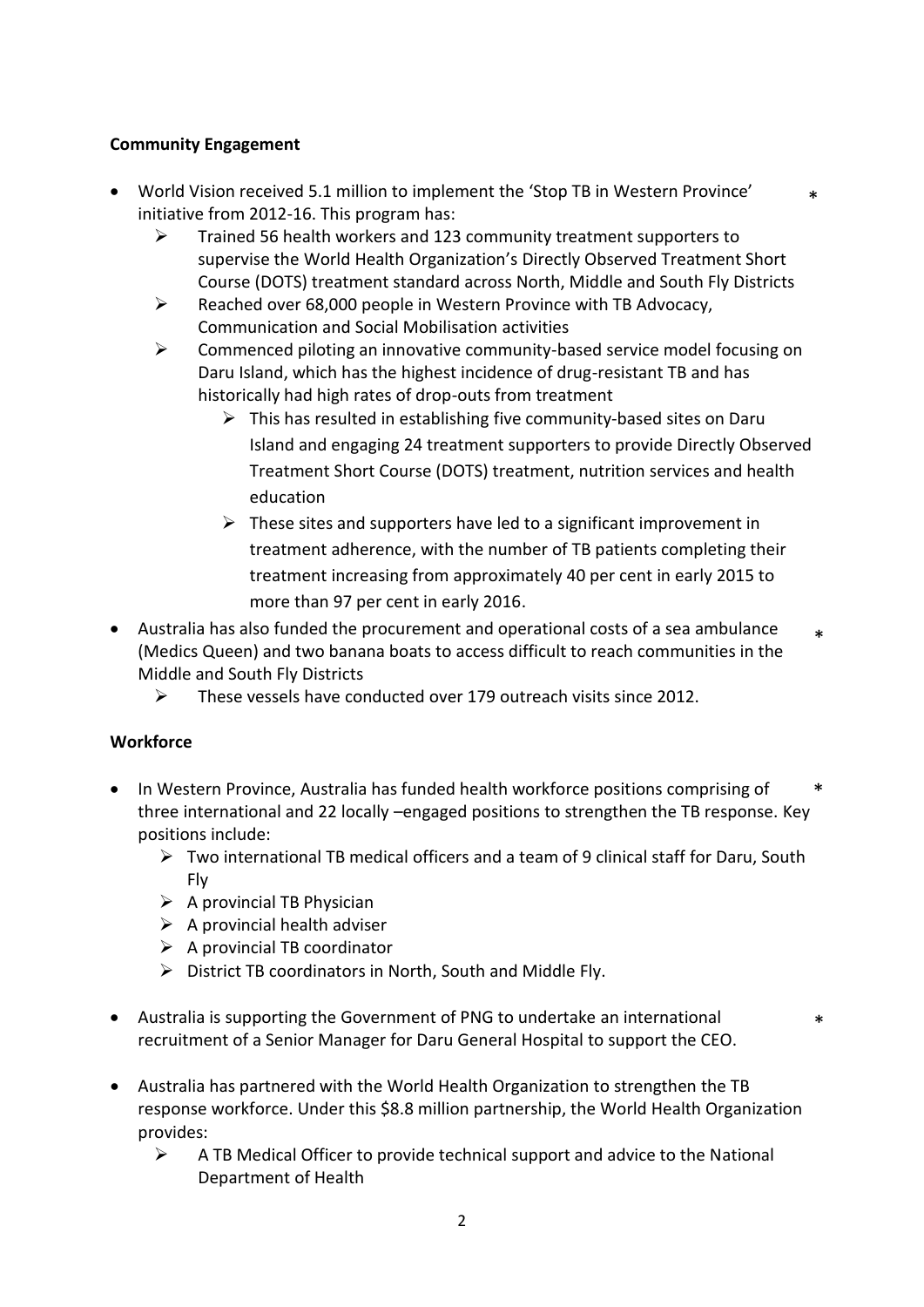- $\triangleright$  An international drug-resistant tuberculosis specialist who commenced in June 2015 to provide training and clinical services over 2015 to 2017
- $\triangleright$  Strengthening of laboratory capacity of Port Moresby-based Central Public Health Laboratory and provincial laboratories
- $\triangleright$  Co-financing of TB research at the PNG Institute of Medical Research.
- The partnership also co-financed the 2014 external review of PNG's National Tuberculosis Program
	- This review identified the three hotspots for TB transmission NCD, Gulf and Western Province.
- Australia has funded an international reference laboratory adviser based in Port Moresby**,** in support of the National Tuberculosis Program.

# **Technical Support**

- Australia provided \$1.59 million to the Burnet Institute in 2014-15 and has committed an additional \$3.25 million in 2016-17 to provide technical expertise for the emergency response to drug-resistant tuberculosis in Western Province announced by the GoPNG in June 2014. \*
- Australia's broader technical support includes:
	- $\triangleright$  A national TB drug-resistance survey in 2013-2014 completed in June 2015.
		- The survey confirmed an MDR-TB prevalence rate of 2.7% for new cases with the highest burden in Daru Western Province.

\*

\*

\*

Technical and quality reforms at the Central Public Health Laboratory.

#### **Health Infrastructure**

- Australia constructed a \$4.3 million purpose-built 22-bed TB ward at Daru General Hospital.This was opened in 2013 and is being fully utilised. \*
- Australia has committed a further \$10 million towards the construction of new staff accommodation and refurbishment of Daru General Hospital over 2014-2017.
	- $\triangleright$  The scoping phase is completed and agreement has been reached with stakeholders on key design priorities.
- Australia has also committed \$10 million towards the construction of a new health facility and staff housing at Mabadawan, a Torres Strait Treaty Village in South Fly and refurbishment of the existing health facility was undertaken as an interim measure. \*

# **Medical Supplies, Laboratory and Supply Chain Management**

- On the request of the GoPNG**,** Australia procured \$2.4 million of emergency TB and drug-resistant tuberculosis medicines during 2013-14 to combat drug stock-outs.
- In 2012, Australia procured \$560,000 of medical equipment for Daru Hospital, including: